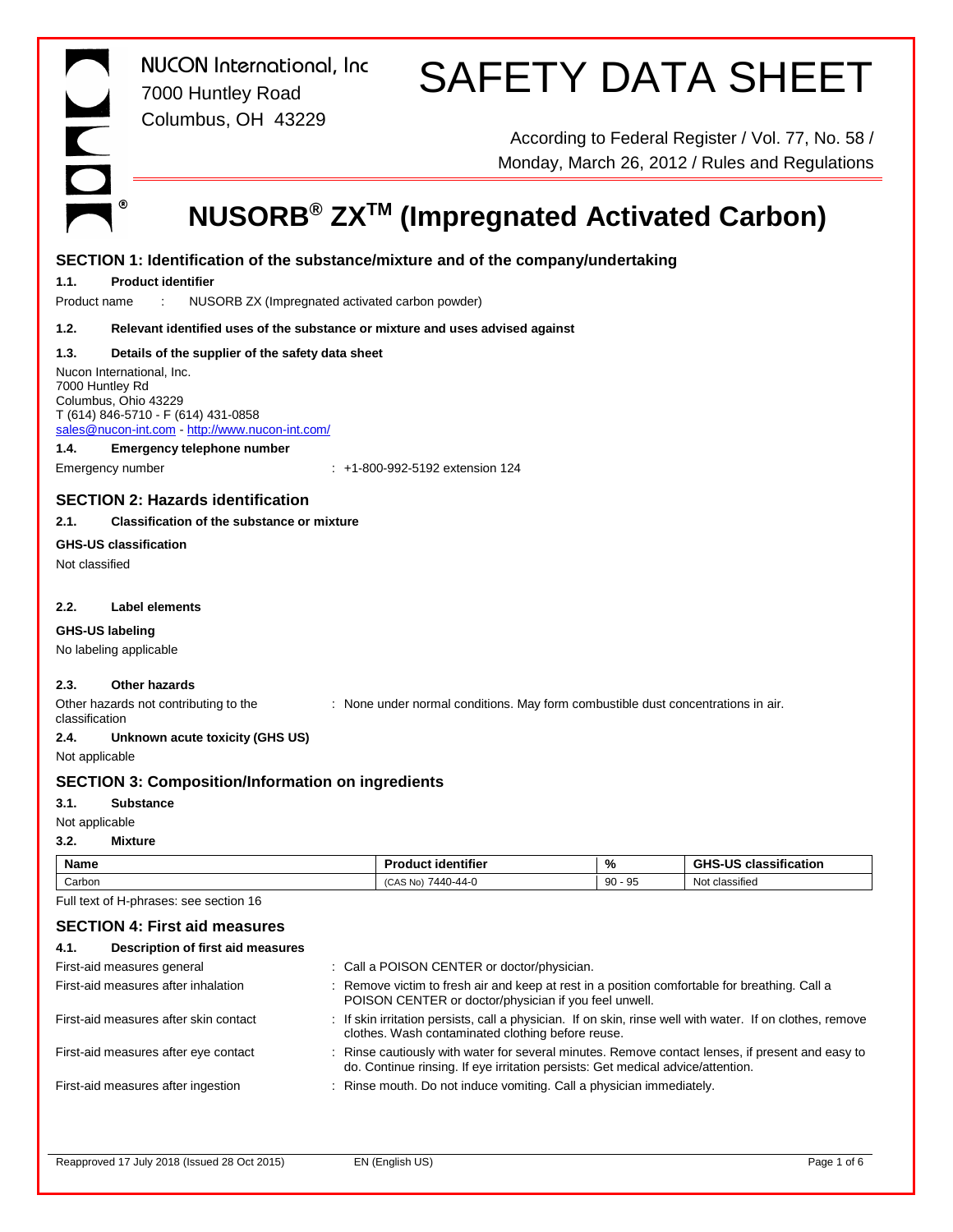|                                                                             | NUCON International, Inc.<br>7000 Huntley Road<br>Columbus, OH 43229  | <b>SAFETY DATA SHEET</b>                                                                                                                                                                                                                                                                         |
|-----------------------------------------------------------------------------|-----------------------------------------------------------------------|--------------------------------------------------------------------------------------------------------------------------------------------------------------------------------------------------------------------------------------------------------------------------------------------------|
|                                                                             |                                                                       | According to Federal Register / Vol. 77, No. 58 /<br>Monday, March 26, 2012 / Rules and Regulations                                                                                                                                                                                              |
| ⊛                                                                           |                                                                       | NUSORB <sup>®</sup> ZX <sup>™</sup> (Impregnated Activated Carbon)                                                                                                                                                                                                                               |
| 4.2.<br>Symptoms/injuries after inhalation                                  | Most important symptoms and effects, both acute and delayed           | May cause irritation to the respiratory tract, sneezing, coughing, burning sensation of throat<br>with constricting sensation of the larynx and difficulty in breathing.                                                                                                                         |
| Symptoms/injuries after skin contact<br>Symptoms/injuries after eye contact |                                                                       | : Slight irritation.<br>Causes serious eye irritation.                                                                                                                                                                                                                                           |
| 4.3.<br>No additional information available                                 |                                                                       | Indication of any immediate medical attention and special treatment needed                                                                                                                                                                                                                       |
| 5.1.                                                                        | <b>SECTION 5: Firefighting measures</b><br><b>Extinguishing media</b> |                                                                                                                                                                                                                                                                                                  |
| Suitable extinguishing media                                                |                                                                       | : Dry powder. Water spray. Foam.                                                                                                                                                                                                                                                                 |
| 5.2.<br><b>Explosion hazard</b>                                             | Special hazards arising from the substance or mixture                 | : Avoid raising powdered materials into airborne dust, creating an explosion hazard.                                                                                                                                                                                                             |
| 5.3.<br>Firefighting instructions                                           | <b>Advice for firefighters</b>                                        | Evacuate area. Eliminate all ignition sources if safe to do so. Exercise caution when fighting                                                                                                                                                                                                   |
| Protection during firefighting                                              |                                                                       | any chemical fire.<br>: Do not attempt to take action without suitable protective equipment.                                                                                                                                                                                                     |
|                                                                             | <b>SECTION 6: Accidental release measures</b>                         |                                                                                                                                                                                                                                                                                                  |
| 6.1.                                                                        |                                                                       | Personal precautions, protective equipment and emergency procedures                                                                                                                                                                                                                              |
| General measures                                                            |                                                                       | : May form combustible dust concentrations in air.                                                                                                                                                                                                                                               |
| 6.1.1.<br>No additional information available                               | For non-emergency personnel                                           |                                                                                                                                                                                                                                                                                                  |
| 6.1.2.<br>Protective equipment                                              | For emergency responders                                              | : Avoid breathing dust.                                                                                                                                                                                                                                                                          |
| <b>Emergency procedures</b>                                                 |                                                                       | : Stop release.                                                                                                                                                                                                                                                                                  |
| 6.2.<br>Avoid release to the environment.                                   | <b>Environmental precautions</b>                                      |                                                                                                                                                                                                                                                                                                  |
| 6.3.                                                                        | Methods and material for containment and cleaning up                  |                                                                                                                                                                                                                                                                                                  |
| Methods for cleaning up                                                     |                                                                       | : On land, sweep or shovel into suitable containers.                                                                                                                                                                                                                                             |
| 6.4.<br>No additional information available                                 | Reference to other sections                                           |                                                                                                                                                                                                                                                                                                  |
|                                                                             | <b>SECTION 7: Handling and storage</b>                                |                                                                                                                                                                                                                                                                                                  |
| 7.1.                                                                        | Precautions for safe handling                                         |                                                                                                                                                                                                                                                                                                  |
| Additional hazards when processed<br>Precautions for safe handling          |                                                                       | : Avoid dust formation. Do not breathe dust.<br>No open flames. No smoking. Use only outdoors or in a well-ventilated area. Do not get in<br>eyes, on skin, or on clothing. Do not breathe dust. Avoid contact during pregnancy/while<br>nursing. Use personal protective equipment as required. |
| Hygiene measures                                                            |                                                                       | Do not eat, drink or smoke when using this product. Wash hands thoroughly after handling.<br>Wash contaminated clothing before reuse. Contaminated work clothing should not be allowed<br>out of the workplace.                                                                                  |
| 7.2.                                                                        | Conditions for safe storage, including any incompatibilities          |                                                                                                                                                                                                                                                                                                  |
| Technical measures                                                          |                                                                       | : Comply with applicable regulations.                                                                                                                                                                                                                                                            |
| Storage conditions                                                          |                                                                       | Keep only in the original container in a cool, well ventilated place away from: moisture.                                                                                                                                                                                                        |
| Incompatible products<br>Storage area                                       |                                                                       | Oxidizing agent.<br>Store in a well-ventilated place.                                                                                                                                                                                                                                            |
|                                                                             |                                                                       |                                                                                                                                                                                                                                                                                                  |

Reapproved 17 July 2018 (Issued 28 Oct 2015) EN (English US) **EN** 2 of 6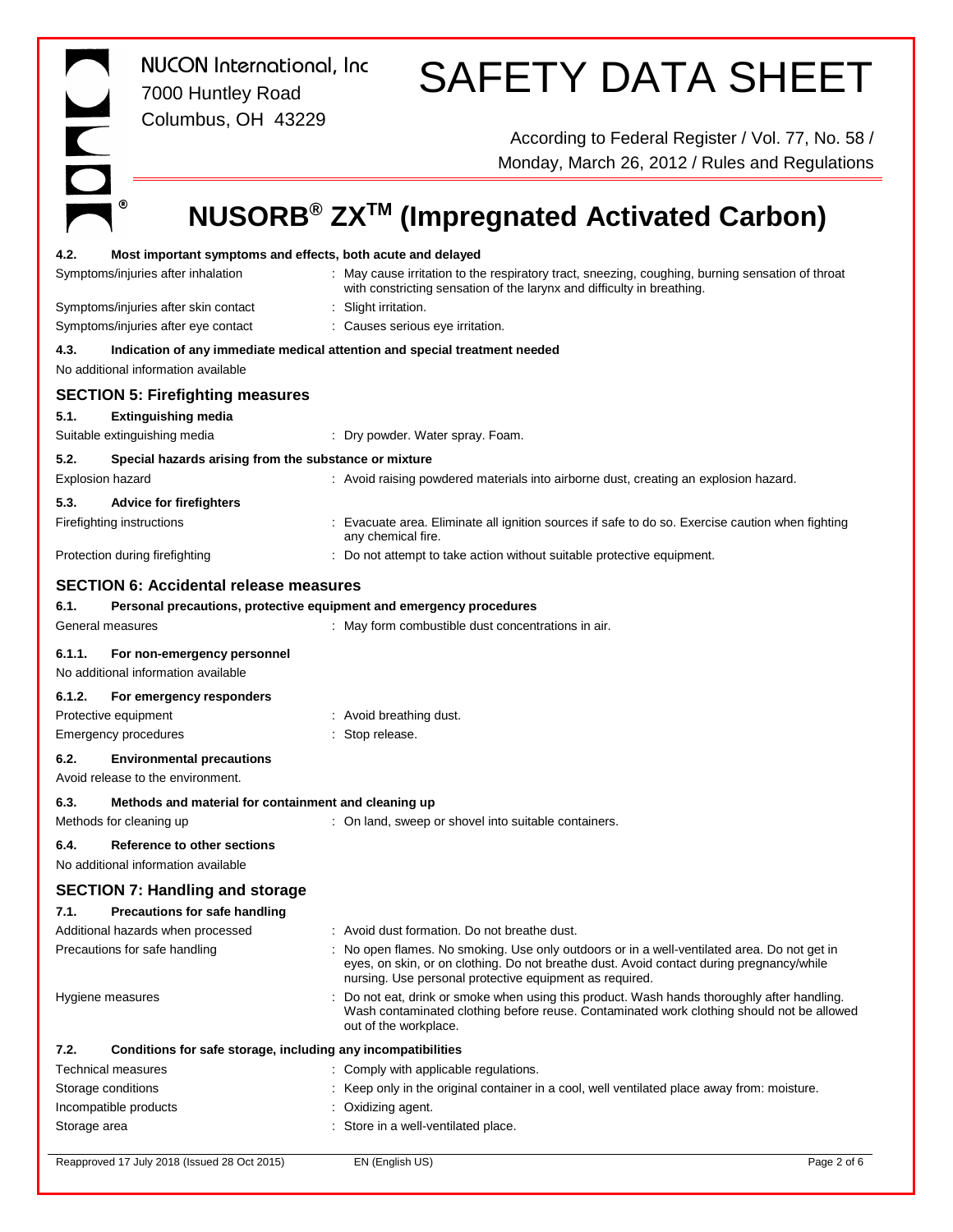# $\sqrt{2}$  $^\circledR$

*NUCON International, Inc* 7000 Huntley Road Columbus, OH 43229

# SAFETY DATA SHEET

According to Federal Register / Vol. 77, No. 58 / Monday, March 26, 2012 / Rules and Regulations

### **NUSORB® ZXTM (Impregnated Activated Carbon)**

Special rules on packaging **in the case of the container** in a closed container.

#### **7.3. Specific end use(s)**

No additional information available

#### **SECTION 8: Exposure controls/personal protection**

| 8.1.<br><b>Control parameters</b>                           |                                                                                                                                                                            |  |  |  |  |
|-------------------------------------------------------------|----------------------------------------------------------------------------------------------------------------------------------------------------------------------------|--|--|--|--|
| NUSORB ZX (Impregnated activated carbon powder) (7440-44-0) |                                                                                                                                                                            |  |  |  |  |
| <b>ACGIH</b>                                                | Not applicable                                                                                                                                                             |  |  |  |  |
| <b>OSHA</b>                                                 | Not applicable                                                                                                                                                             |  |  |  |  |
| Carbon (7440-44-0)                                          |                                                                                                                                                                            |  |  |  |  |
| <b>ACGIH</b>                                                | Not applicable                                                                                                                                                             |  |  |  |  |
| <b>OSHA</b>                                                 | Not applicable                                                                                                                                                             |  |  |  |  |
| 8.2.<br><b>Exposure controls</b>                            |                                                                                                                                                                            |  |  |  |  |
| Personal protective equipment                               | : Wash hands thoroughly after handling.                                                                                                                                    |  |  |  |  |
| Eye protection                                              | : Chemical goggles or face shield.                                                                                                                                         |  |  |  |  |
| Skin and body protection                                    | : Wear suitable protective clothing.                                                                                                                                       |  |  |  |  |
| Respiratory protection                                      | : In case of inadequate ventilation wear respiratory protection. Where exposure through<br>inhalation may occur from use, respiratory protection equipment is recommended. |  |  |  |  |
| Consumer exposure controls                                  | : Avoid contact during pregnancy/while nursing.                                                                                                                            |  |  |  |  |
| Other information                                           | Do not breathe dust. Do not eat, drink or smoke when using this product.                                                                                                   |  |  |  |  |

#### **SECTION 9: Physical and chemical properties**

**9.1. Information on basic physical and chemical properties**

| Physical state                               | : Solid               |  |
|----------------------------------------------|-----------------------|--|
| Appearance                                   | : Powder.             |  |
| Color                                        | : Black dark gray     |  |
| Odor                                         | : odorless            |  |
| Odor threshold                               | : No data available   |  |
| pH                                           | : No data available   |  |
| Relative evaporation rate (butyl acetate=1)  | : No data available   |  |
| Melting point                                | : 3550 °C             |  |
| Freezing point                               | : No data available   |  |
| Boiling point                                | : No data available   |  |
| Flash point                                  | : No data available   |  |
| Auto-ignition temperature                    | : 450 °C              |  |
| Decomposition temperature                    | : No data available   |  |
| Flammability (solid, gas)                    | : No data available   |  |
| Vapor pressure                               | : No data available   |  |
| Relative vapor density at 20 °C              | : No data available   |  |
| Relative density                             | : No data available   |  |
| Specific gravity / density                   | $(400 - 600)$ g/l     |  |
| Solubility                                   | : insoluble in water. |  |
| Log Pow                                      | : No data available   |  |
| Log Kow                                      | : No data available   |  |
| Viscosity, kinematic                         | : No data available   |  |
| Reapproved 17 July 2018 (Issued 28 Oct 2015) | EN (English US)       |  |
|                                              |                       |  |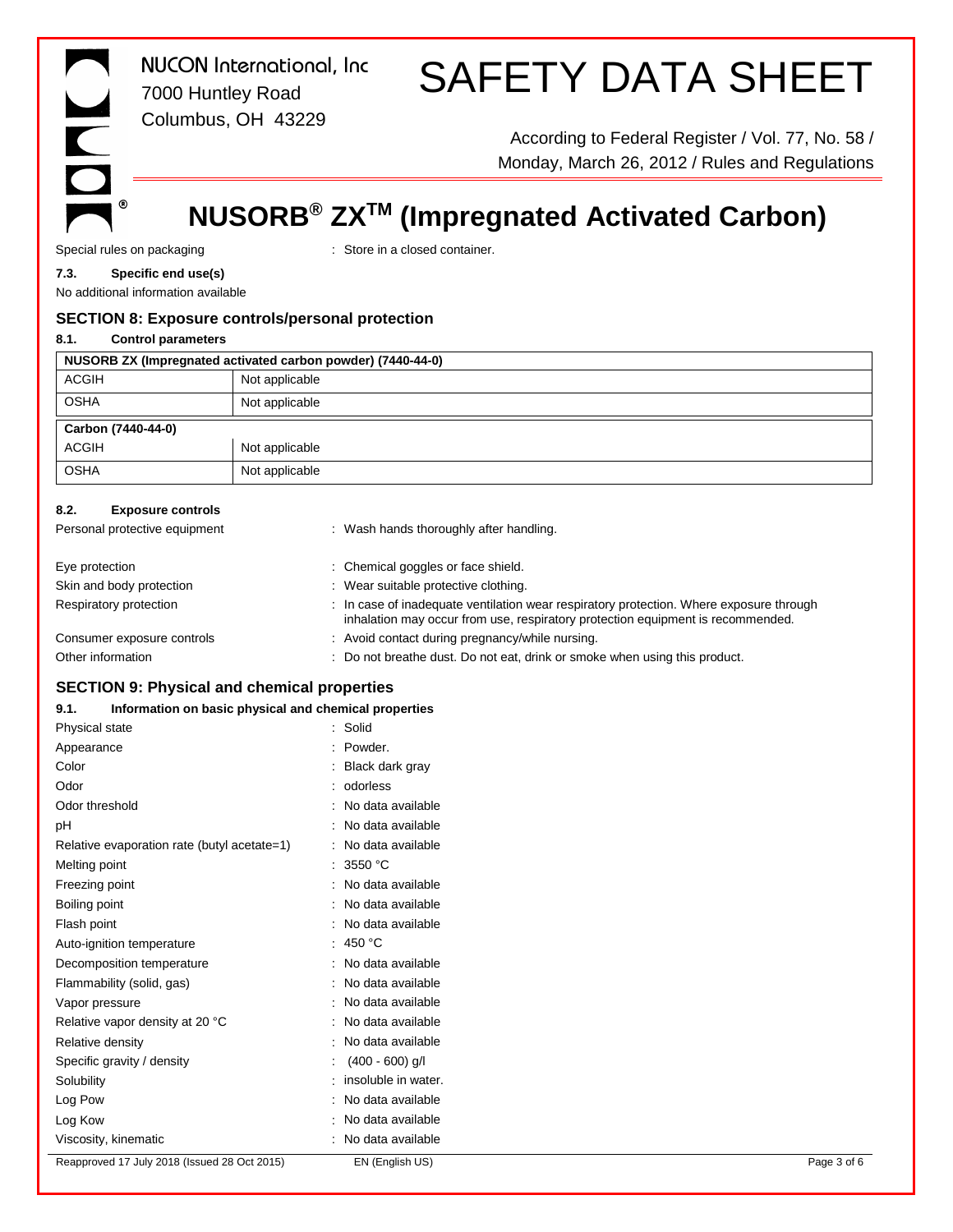$^{\circ}$ 

*NUCON International, Inc* 7000 Huntley Road Columbus, OH 43229

# SAFETY DATA SHEET

According to Federal Register / Vol. 77, No. 58 / Monday, March 26, 2012 / Rules and Regulations

### **NUSORB® ZXTM (Impregnated Activated Carbon)**

Viscosity, dynamic **intervalse and the Contract Contract Contract Contract Contract Contract Contract Contract Contract Contract Contract Contract Contract Contract Contract Contract Contract Contract Contract Contract Con** Explosive properties in the set of the set of the September 2011. No data available. Oxidizing properties **in the contract of the Contract August** 2011 : No data available. Explosion limits **Explosion** limits **in the set of the set of the set of the set of the set of the set of the set of the set of the set of the set of the set of the set of the set of the set of the set of the set of the se** 

**9.2. Other information** VOC content : < 1 %

#### **SECTION 10: Stability and reactivity**

#### **10.1. Reactivity**

No additional information available

#### **10.2. Chemical stability**

Stable under normal conditions.

#### **10.3. Possibility of hazardous reactions**

No additional information available

#### **10.4. Conditions to avoid**

Moisture. Avoid dust formation.

#### **10.5. Incompatible materials**

Strong oxidizers. Fluorine. Mineral acids. reactive metals (Al, K, Zn ...). Organic acids.

#### **10.6. Hazardous decomposition products**

Carbon monoxide. Carbon dioxide.

#### **SECTION 11: Toxicological information**

#### **11.1. Information on toxicological effects**

| Acute toxicity                                         | : Not classified                                                                                                                                                           |
|--------------------------------------------------------|----------------------------------------------------------------------------------------------------------------------------------------------------------------------------|
| Carbon (7440-44-0)                                     |                                                                                                                                                                            |
| LD50 oral rat                                          | > 10000 mg/kg                                                                                                                                                              |
| Skin corrosion/irritation                              | : Not classified                                                                                                                                                           |
| Serious eye damage/irritation                          | : Not classified                                                                                                                                                           |
| Respiratory or skin sensitization                      | : Not classified                                                                                                                                                           |
| Germ cell mutagenicity                                 | : Not classified                                                                                                                                                           |
| Carcinogenicity                                        | : Not classified                                                                                                                                                           |
| Reproductive toxicity                                  | : Not classified                                                                                                                                                           |
| Specific target organ toxicity (single exposure)       | : Not classified                                                                                                                                                           |
| Specific target organ toxicity (repeated<br>exposure)  | : Not classified                                                                                                                                                           |
| Aspiration hazard                                      | : Not classified                                                                                                                                                           |
| Potential Adverse human health effects and<br>symptoms | : Harmful if swallowed. Harmful if inhaled.                                                                                                                                |
| Symptoms/injuries after inhalation                     | : May cause irritation to the respiratory tract, sneezing, coughing, burning sensation of throat<br>with constricting sensation of the larynx and difficulty in breathing. |
| Symptoms/injuries after skin contact                   | Slight irritation.                                                                                                                                                         |
| Symptoms/injuries after eye contact                    | : Causes serious eye irritation.                                                                                                                                           |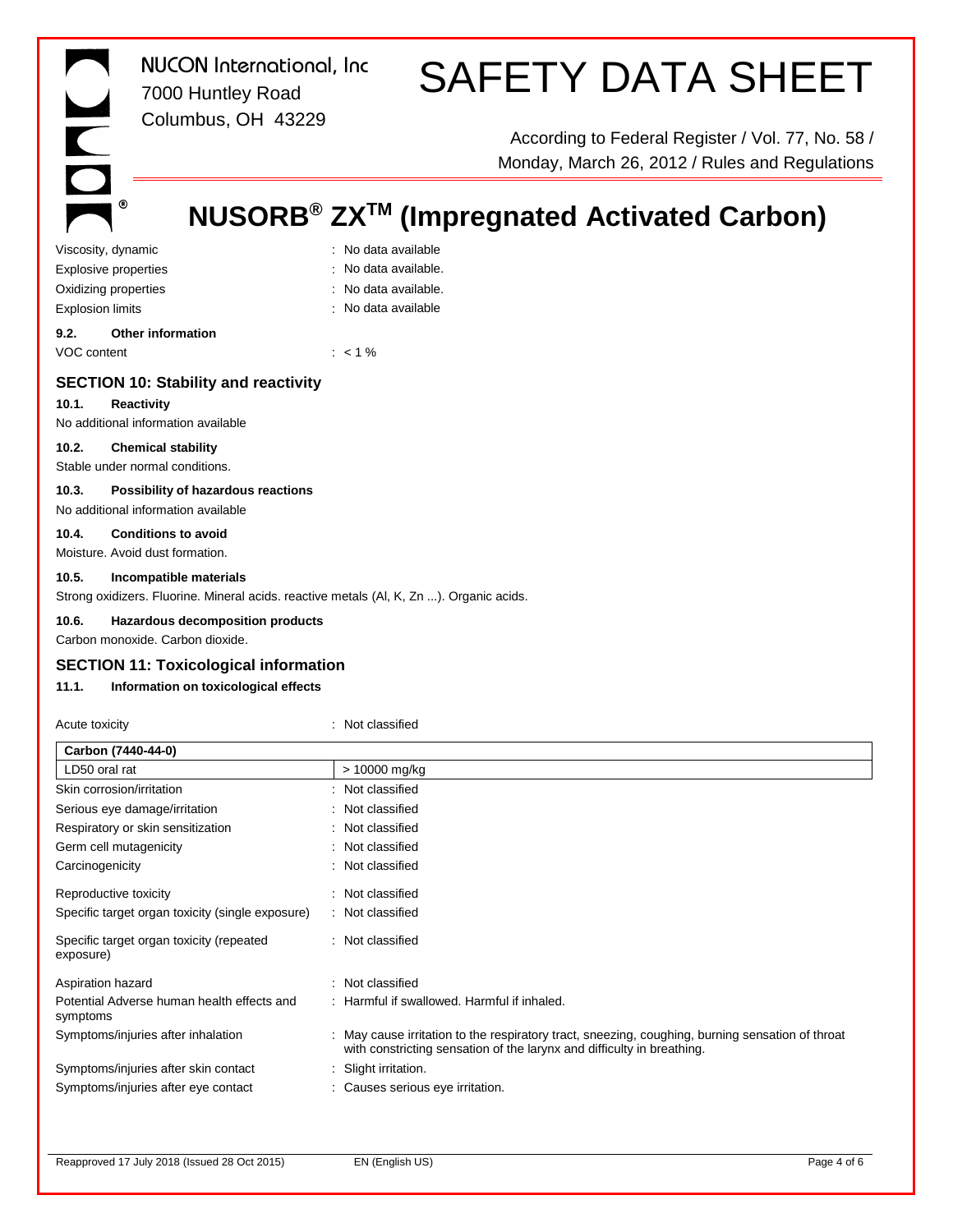| <b>State</b> |    |
|--------------|----|
|              |    |
|              |    |
|              | ľ, |
|              |    |

*NUCON International, Inc* 7000 Huntley Road Columbus, OH 43229

## SAFETY DATA SHEET

According to Federal Register / Vol. 77, No. 58 / Monday, March 26, 2012 / Rules and Regulations

### **NUSORB® ZXTM (Impregnated Activated Carbon)**

#### **SECTION 12: Ecological information**

**12.1. Toxicity**

Ecology - water **inter the act of the Cology** - water in the cology - water in the cology - water to aquatic life. Toxic to aquatic life. May cause long lasting harmful effects to aquatic life. Harmful to aquatic life with long lasting effects. Toxic to aquatic life with long lasting effects. Very toxic to aquatic life with long lasting effects.

#### **12.2. Persistence and degradability**

|                                                                           | Carbon (7440-44-0)                                                                                  |                                                                 |  |  |  |
|---------------------------------------------------------------------------|-----------------------------------------------------------------------------------------------------|-----------------------------------------------------------------|--|--|--|
|                                                                           | Persistence and degradability                                                                       | Not established.                                                |  |  |  |
| 12.3.                                                                     | <b>Bioaccumulative potential</b>                                                                    |                                                                 |  |  |  |
|                                                                           | Carbon (7440-44-0)                                                                                  |                                                                 |  |  |  |
|                                                                           | Bioaccumulative potential                                                                           | Not established.                                                |  |  |  |
| 12.4.                                                                     | <b>Mobility in soil</b><br>No additional information available                                      |                                                                 |  |  |  |
| 12.5.                                                                     | Other adverse effects                                                                               |                                                                 |  |  |  |
|                                                                           | Effect on ozone layer                                                                               |                                                                 |  |  |  |
|                                                                           | Effect on the global warming                                                                        | : No known ecological damage caused by this product.            |  |  |  |
|                                                                           | <b>SECTION 13: Disposal considerations</b>                                                          |                                                                 |  |  |  |
| 13.1.                                                                     | <b>Waste treatment methods</b>                                                                      |                                                                 |  |  |  |
|                                                                           | Waste disposal recommendations                                                                      | : Dispose of contents/container to meet all regulations.        |  |  |  |
| Not evaluated<br>Other information                                        | <b>SECTION 14: Transport information</b><br>In accordance with DOT<br><b>Additional information</b> | : No supplementary information available.                       |  |  |  |
| <b>ADR</b><br><b>Transport by sea</b>                                     | No additional information available<br>No additional information available                          |                                                                 |  |  |  |
| Air transport                                                             |                                                                                                     |                                                                 |  |  |  |
|                                                                           | No additional information available                                                                 |                                                                 |  |  |  |
| <b>SECTION 15: Regulatory information</b>                                 |                                                                                                     |                                                                 |  |  |  |
|                                                                           | 15.1. US Federal regulations                                                                        |                                                                 |  |  |  |
|                                                                           | Carbon (7440-44-0)                                                                                  |                                                                 |  |  |  |
| Listed on the United States TSCA (Toxic Substances Control Act) inventory |                                                                                                     |                                                                 |  |  |  |
| <b>CANADA</b>                                                             | 15.2. International regulations                                                                     |                                                                 |  |  |  |
|                                                                           | Carbon (7440-44-0)                                                                                  |                                                                 |  |  |  |
|                                                                           | Listed on the Canadian DSL (Domestic Substances List)                                               |                                                                 |  |  |  |
|                                                                           | <b>WHMIS Classification</b>                                                                         | Uncontrolled product according to WHMIS classification criteria |  |  |  |
|                                                                           | Reapproved 17 July 2018 (Issued 28 Oct 2015)                                                        | EN (English US)<br>Page 5 of 6                                  |  |  |  |